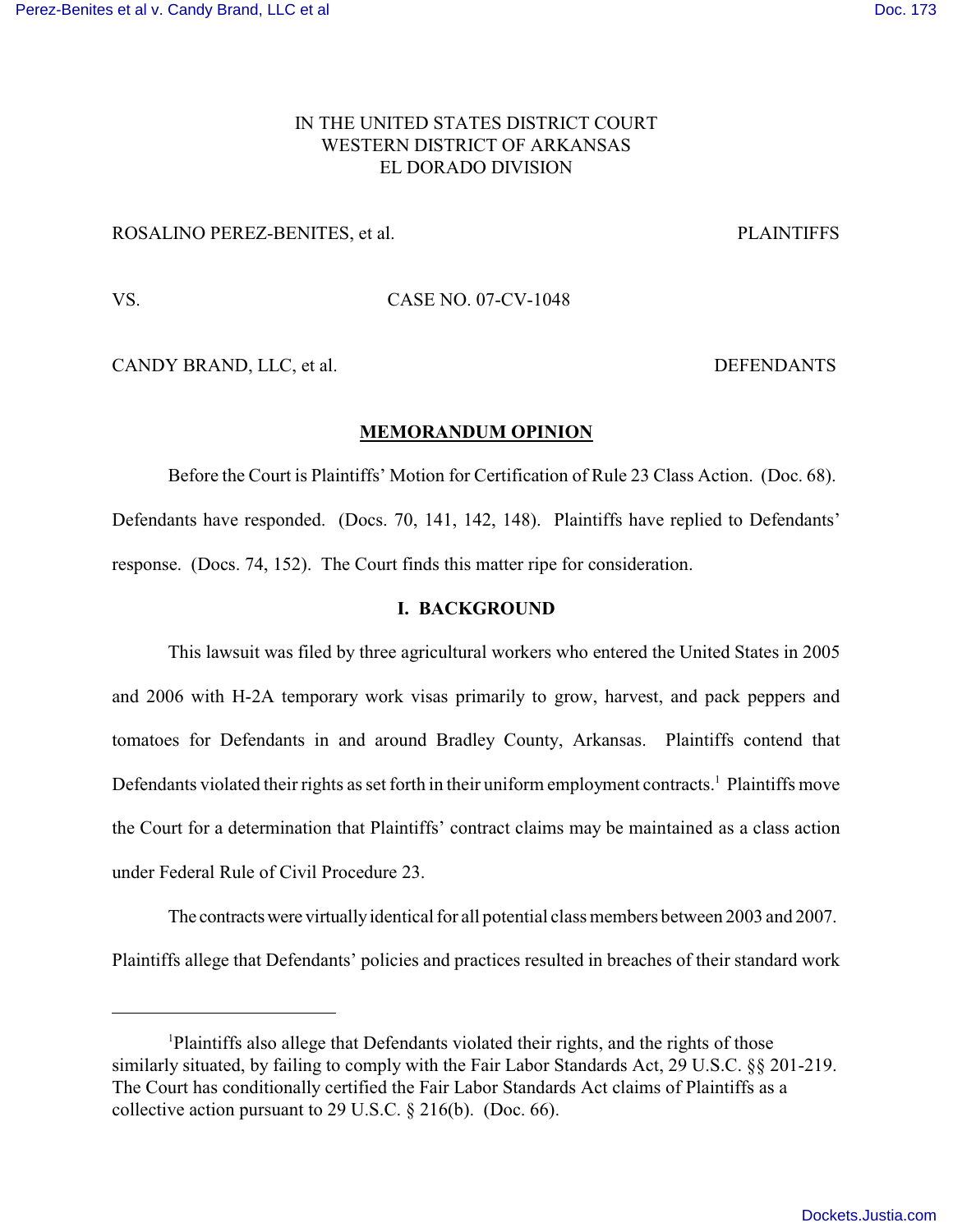contracts. Specifically, Plaintiffs allege: (1) that Defendants paid H-2A field workers \$50 per day during the harvest season, resulting in their earning less than the hourly adverse effect wage rate ("AEWR") mandated by the government for every hour they were employed; (2) that Defendants required the H-2A workers to bear their recruitment, passport, visa, transportation and border crossing expenses, causing them to not earn the AEWR during their first workweek; (3) that the requirement that the H-2A workers bear their recruitment, passport, visa, transportation and border crossing expenses resulted in them not earning the Fair Labor Standards Act minimum wage during the first workweek; (4) that Defendants only provided the H-2A workers with travel and subsistence payments of \$100 upon completion of the fifty percent period of the contract, resulting in a violation of the contract that required payment of transportation expenses from the place of recruitment, plus daily subsistence payments; (5) that Defendants did not provide proper payment for return transportation and daily subsistence upon completion of the contract period, which violated a condition of the contract; (6) that Defendants failed to provide the H-2A workers with an accurate reporting on their pay statements of the number of hours offered and the number of hours worked, resulting in a violation of the contract; and (7) that Defendants failure to pay the H-2A workers and non-H2A workers overtime wages when they performed overtime-eligible work in the packing operations, resulting in these workers not earning federally mandated overtime wages when they worked over forty hours per week, which was a violation of their contract.

Plaintiffs seek to represent two distinct classes. Class I is defined as follows:

All nonsupervisory workers employed by Defendants at any time between 2003 and the date of judgment in this matter who were employed pursuant to H-2A temporary work visas.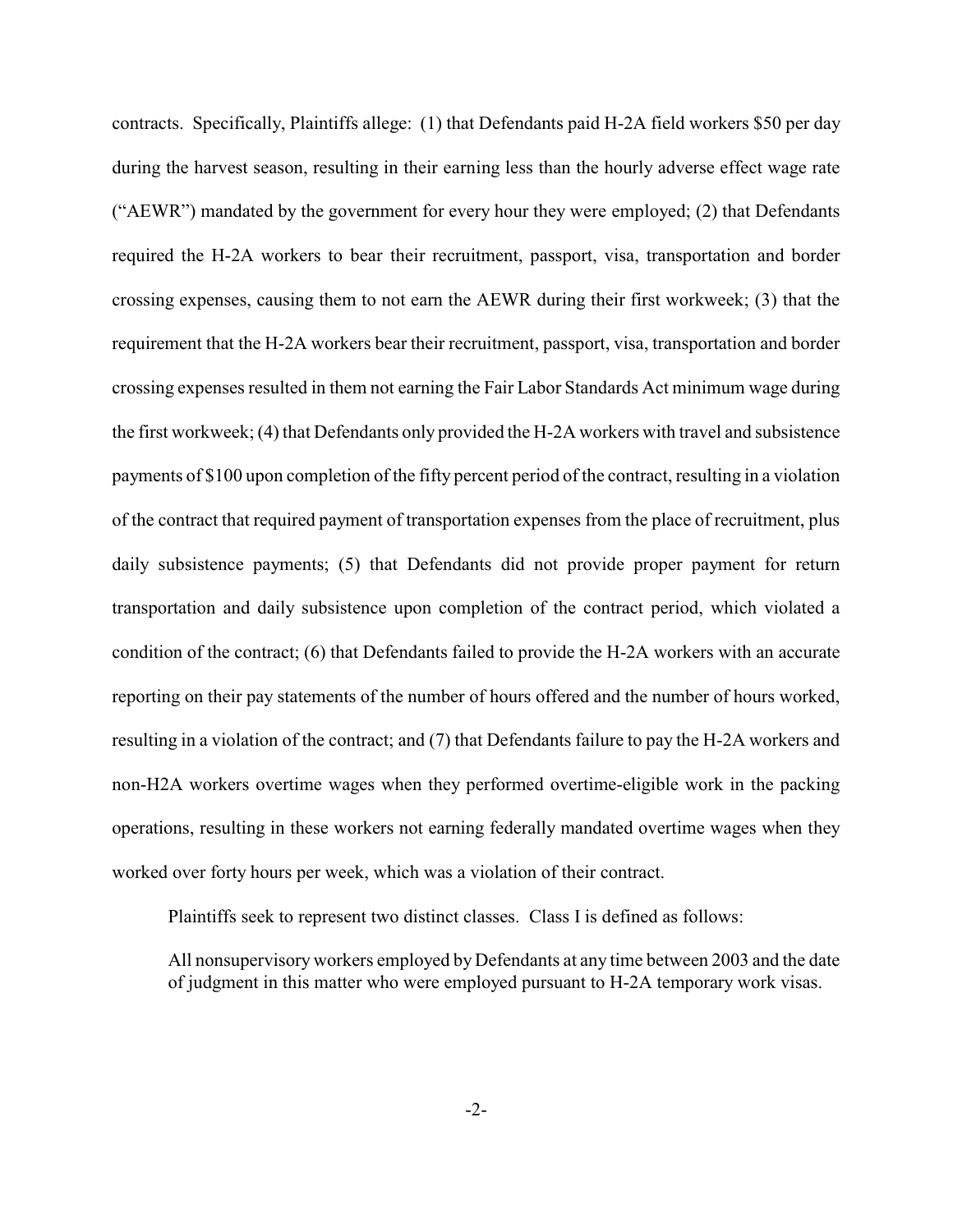Class II is defined as follows:

All nonsupervisory workers employed in the Defendants' packing shed operations at any time between 2003 and the date of judgment in this matter—irrespective of visa status—who did not receive overtime pay during workweeks when they worked more than forty (40) hours.

Members of both classes are covered by the same terms and conditions contained in their uniform employment contracts; however, certain provisions of the contracts that were breached by Defendants are inapplicable to the non-H-2A workers employed by Defendants' packing shed operations. Non-H-2A workers were employed exclusively in the Defendants' packing shed operations. The Court will now decide whether Plaintiffs' contract claims may be maintained as a class action under Federal Rule of Civil Procedure 23.

## **II. DISCUSSION**

In this case, the Court has already conditionally certified an opt-out collective action under the FLSA. Plaintiffs are now asking the Court to certify an opt-in class action pursuant to Federal Rule of Civil Procedure 23 involving their contract claims. Defendants assert that the certification of simultaneous actions under the FLSA and Federal Rule of Civil Procedure 23 is improper. Defendants' argument seems to be that Plaintiffs' contract claims seeking damages beyond those established under the FLSA are preempted by federal law. The Court disagrees.

The FLSA authorizes workers to file private actions to recover unpaid wages, damages, costs, and attorneys' fees. 29 U.S.C. § 216(b). The Eighth Circuit has not addressed the issue of whether the remedies under the FLSA are exclusive. The Court is aware that the Fourth Circuit has held that the FLSA preempts claims that "depend on establishing that [the employer] violated the FLSA." *Anderson v. Sara Lee Corp.*, 508 F.3d 181, 193 (4th Cir. 2007). Several other district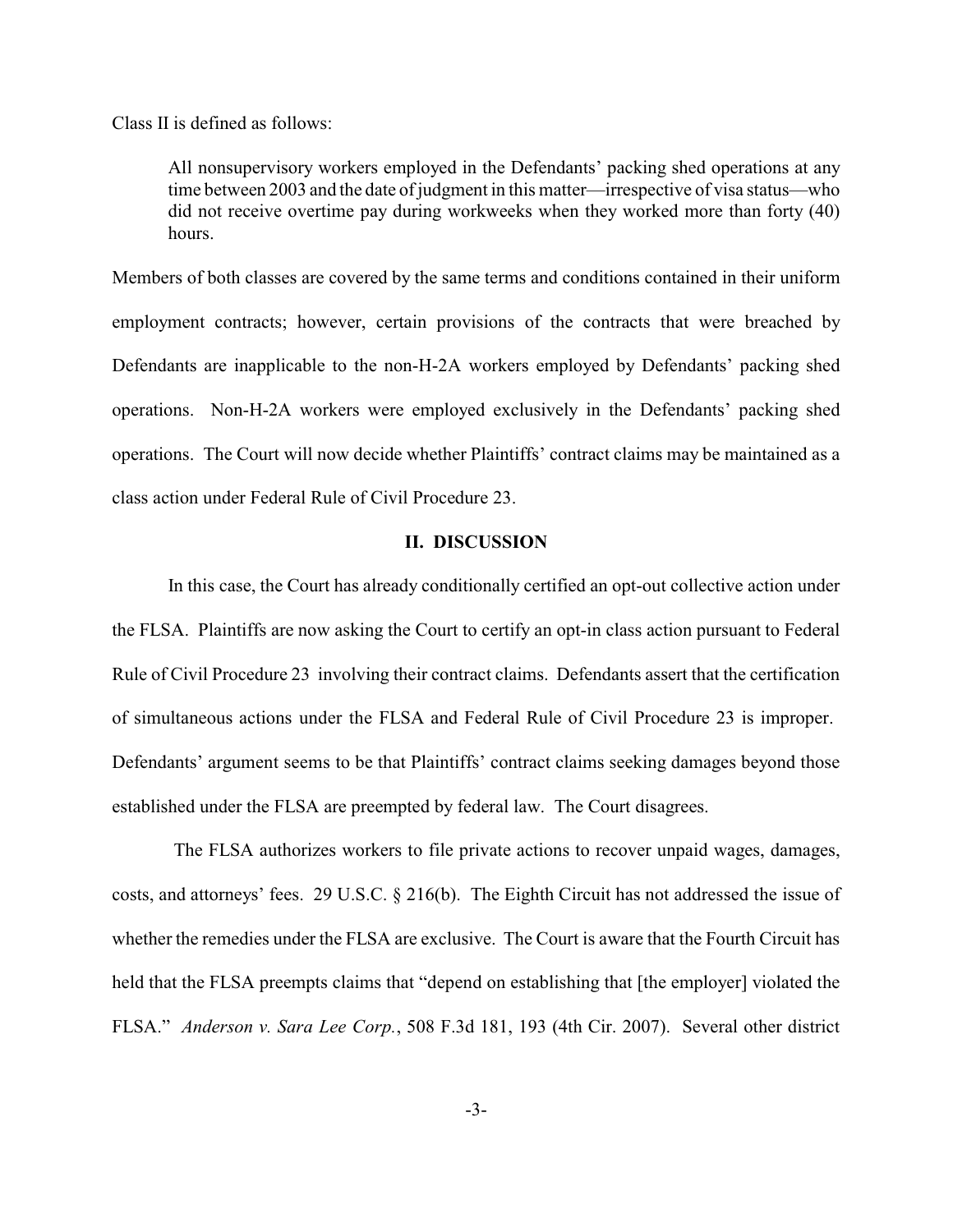courts outside of the Eighth Circuit have ruled that state claims are preempted by the FLSA where those claims merely duplicate the FLSA claims. *Id*. at 194. On the other hand, the Ninth Circuit has held that the FLSA does not preempt common law fraud claims and that the FLSA does not provide exclusive remedies for violating its provisions. *Williamson v. Gen. Dynamics Corp*., 208 F.3d 1144, 1151-53 (9th Cir. 2000). Also, several district court cases within the Eighth Circuit have held that the FLSA does not provide the exclusive remedy for its violations and does not preempt state law claims even when there is a common core of operative facts. *See Cortez v. Neb. Beef, Inc.*, Nos. 8:08CV90, 8:08CV99, 2010 WL604629 (D. Neb. Feb. 16, 2010); *Bouaphakeo v. Tyson Foods, Inc.*, 564 F. Supp. 2d 870, 886 (N.D. Iowa 2008); *Robertson v. LTS Management Services, LLC*, 642 F. Supp. 2d 922, 928 (W.D. Mo. 2008); *Osby v. Citigroup, Inc.*, No. 07-CV-06085-NKL, 2008 WL 2074102 (W.D. Mo. May 14, 2008). Most district courts in the Eighth Circuit agree that the FLSA's savings clause, which allows states to enact stricter wage, hour, and child labor provisions, indicates that the FLSA does not provide an exclusive remedy for its violations. *Bouaphakeo*, 564 F. Supp. 2d at 882. In fact, "it would seem that state law may offer an alternative legal basis for equal or more generous relief for the same alleged wrongs." *Cortez*, 2010 WL 604629, at \*6.

Here, the Court is more persuaded by the opinions of district courts within the Eighth Circuit and adopts the view that the FLSA does not provide an exclusive remedy for violations of its provisions. Accordingly, the Court does not agree with Defendants' argument that Plaintiffs' contract claims are preempted by the FLSA.

#### A. Rule 23(a)

Plaintiffs seek certification of two distinct classes and allege that they meet all the requirements set forth in Federal Rule of Civil Procedure 23(a). Rule 23(a) provides: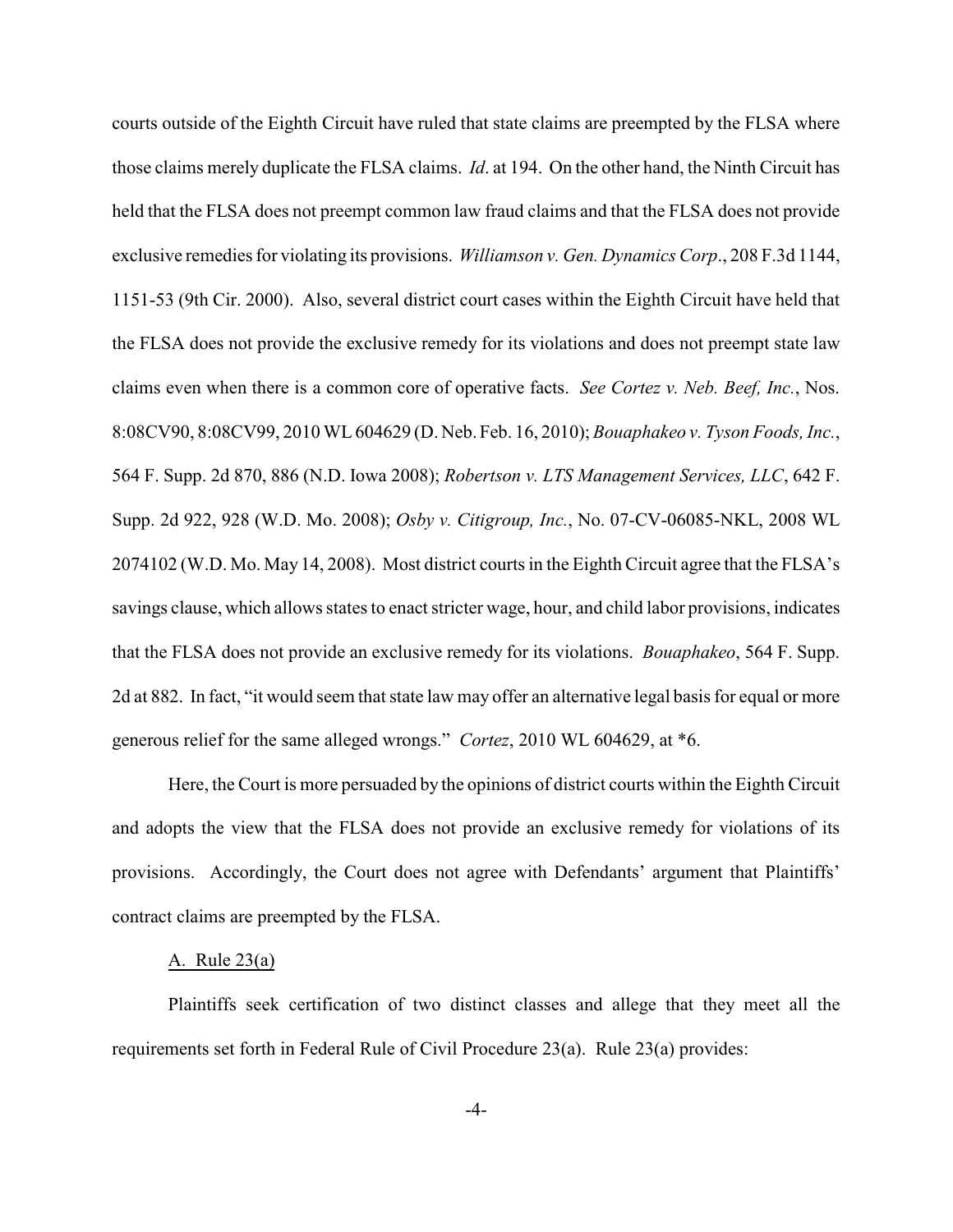One or more members of a class may sue or be sued as representative parties on behalf of all members only if:

1) the class is so numerous that joinder of all members is impracticable;

2) there are questions of law or fact common to the class;

3) the claims or defenses of the representative parties are typical of the claims or defenses of the class; and

4) the representative parties will fairly and adequately protect the interests of the class.

Fed. R. Civ. P. 23(a). The United States Supreme Court has summarized these requirements as: 1) numerosity; 2) commonality; 3) typicality; and 4) adequacy of representation. *See Amchem Prods. Inc. v. Windsor*, 521 U.S. 591, 613 (1997). When determining whether to grant class certification, the question is not whether the plaintiffs will ultimately prevail on the merits, but rather whether the plaintiffs have met the requirements of Rule 23(a). *See Eisen v. Carlisle and Jacquelin*, 417 U.S. 156, 178 (1974). The party seeking class certification bears the burden of establishing each prerequisite element to certification, and the class will only be certified if, after a "rigorous analysis," the court is satisfied that all requirements of Rule 23 have been satisfied. *See General Telephone Co. of Southwest v. Falcon*, 457 U.S. 147, 161 (1982).

### *1) Numerosity*

Rule  $23(a)$  requires that a class be so numerous that requiring a joinder of all members would be impracticable. *See* Fed. R. Civ. P. 23(a)(1). In order to satisfy this requirement, the class representatives do not need to show that joinder would be impossible, but only need to show that it would be extremely difficult or inconvenient to join all the members of the class. *See Paxton v. Union Nat. Bank*, 688 F.2d 552, 559 (8th Cir. 1982); *Morgan v. United Parcel Service of America,*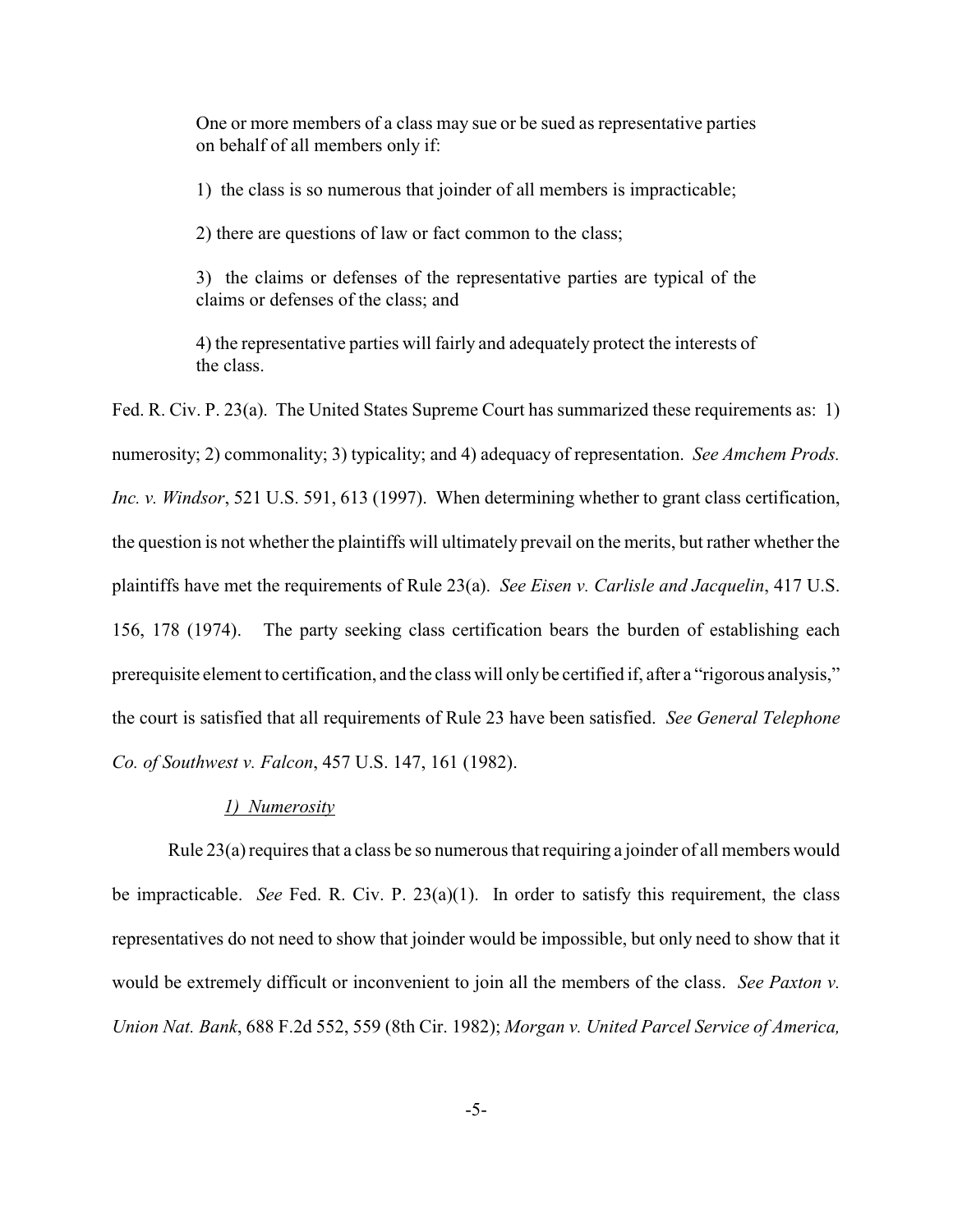Inc., 169 F.R.D. 349, 355 (E.D. Mo. 1996). There is no set test of factors that courts use to determine if the numerosity requirement has been satisfied. *See* CHARLES ALAN WRIGHT, ET AL., FEDERAL PRACTICE AND PROCEDURE § 1762 (3d ed. 2005). Some factors that have been used by the courts involve the number of parties involved, the inexpediency of their joinder, or the inconvenience of trying individual suits; however, proving these factors will not automaticallysatisfy the requirement for numerosity under Rule 23(a)(1). *See generally Paxton*, 688 F.2d at 560; *Trevizo v. Adams*, 455 F.3d 1155 (10th Cir. 2006); *Holsey v. Armour & Co.*, 743 F.2d 199, 217 (4th Cir. 1984); WRIGHT, ET AL., *supra*, § 1762. Plaintiffs state that Class I will likely contain more than 1,600 members and Class II will contain over 1,300 members. Also, Plaintiffs point to the fact that most of the members of the class are indigent persons who do not have the financial means to bring individual litigation against Defendants. Furthermore, Plaintiffs state that most members of both classes come from rural, isolated areas of Mexico, thus making joinder of all class members highly impracticable. The Court finds that both classes have an appropriate amount of members and that requiring a joinder of all members would be impracticable, thus satisfying the numerosity requirement of Rule 23(a)(1).

#### *2) Commonality*

Rule 23(a)(2) states that "questions of law or fact common to the class" must be present in order for the court to properly certify the class. *See* Fed. R. Civ. P. 23(a)(2). In analyzing the commonality requirement, it is not necessary that the plaintiffs show that all members of the class will have the same common questions of law or fact. *See Paxton*, 688 F.2d at 561. In order for the requirement of commonality to be satisfied, the court will be "determining whether there is a need for combined treatment and a benefit to be derived therefrom." *In re Asbestos School Litigation*, 104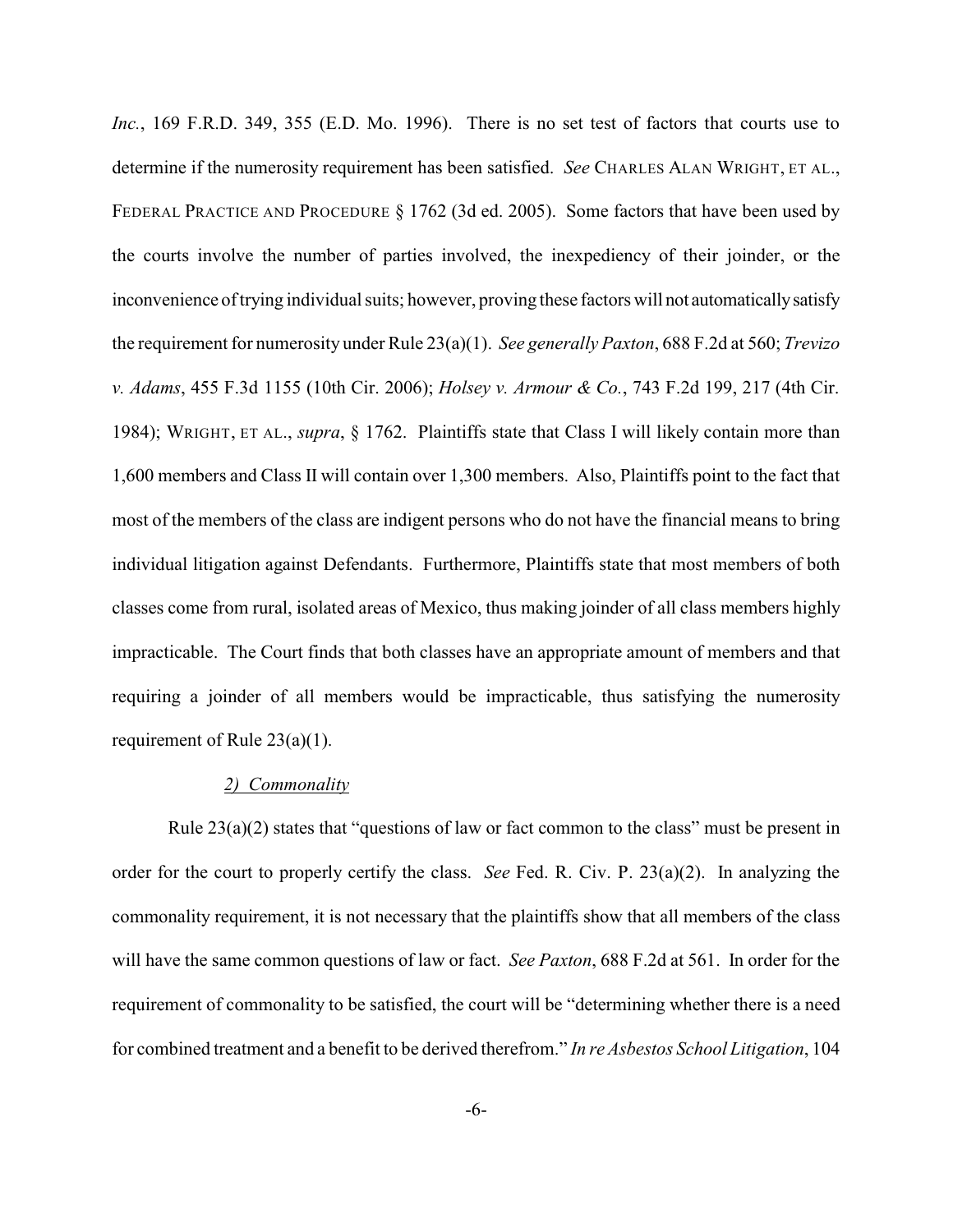F.R.D. 422, 428 (E.D. Pa. 1984). In the present action, Plaintiffs argue that the rate of \$50 a day for Class I H-2A workers was in violation of their standardized employment contract. Next, Plaintiffs argue that by not paying their recruitment, passport, visa, transportation, and border crossing expenses, it resulted in Plaintiffs not earning the minimum wage standards set by the Fair Labor Standards Act during their first week of work. Pertaining to Class II members, Plaintiffs argue that Defendants are required to but did not pay overtime wages when their employees worked more than forty hours in a workweek. Also, both classes are seeking to hold Defendants jointly liable for the breaches of the standardized contracts they had with Plaintiffs. Even though this is just a sampling of Plaintiffs' allegations against Defendants, it shows that the Class I and II members will have common questions concerning fact and law that are susceptible to common sources of proof.

## *3) Typicality*

In order to maintain a class action under Rule  $23(a)(3)$ , "the claims or defenses of the representative parties [must be] typical of the claims or defenses of the class." Fed. R. Civ. P. 23(a)(3). Generally, the Eighth Circuit has stated that this requirement will be satisfied if "the claims or defenses of the representatives and the members of the class stem from a single event or are based on the same legal or remedial theory." *Paxton*, 688 F.2d at 561-62 (quoting WRIGHT, ET AL., *supra*, § 1764 n. 21.1 (Supp. 1982)). The Eighth Circuit has added that in order to meet this requirement, the representatives must show that there are other members of the proposed class that will have either the same or similar grievance as the representatives. *See Donaldson v. Pillsbury, Co.*, 554 F.2d 825, 830 (8th Cir. 1977), *cert. denied*, 434 U.S. 856 (1977). According to the allegations filed byPlaintiffs, the class representatives are alleging that all class members suffered the same or similar injuries and that the representatives are not claiming a different set of injuries. Mainly, some class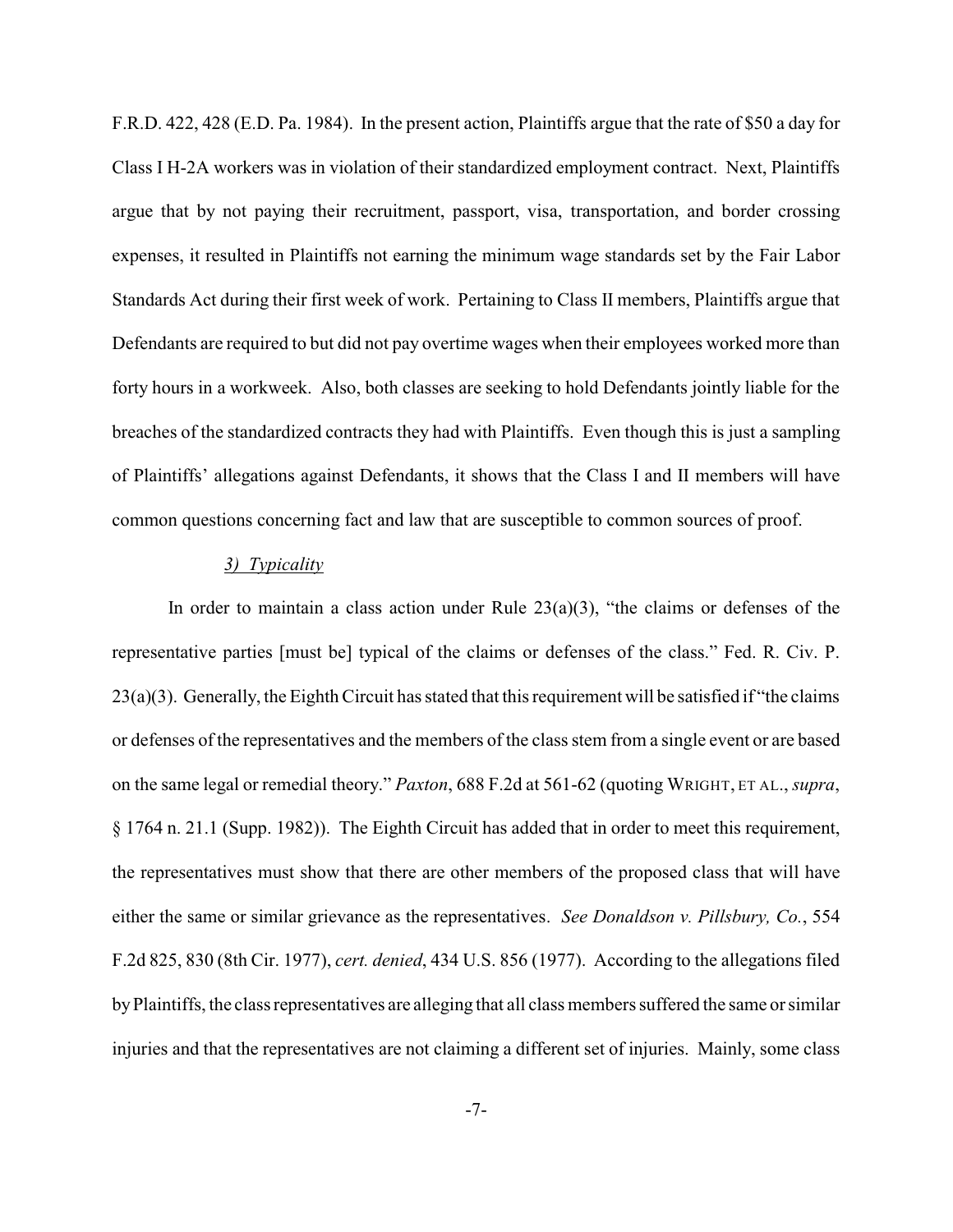representatives are claiming that Defendants did not pay them their contractual hourly wage, while the remaining class representatives are claiming that Defendants did not payrequired overtime wages for the members who worked in Defendants' packing sheds operation. These claims are identical to the claims that are being sought by the two classes as a whole; therefore, all class representatives will be seeking redress for the same harm suffered. The Court finds that representatives and class members of both classes are seeking redress from the same injuries caused by the same set of Defendants, thus satisfying the typicality requirement of Rule 23(a)(3).

### *4) Adequacy of Representation*

Rule  $23(a)(4)$  requires that in order to maintain a class action "the representative parties" [must] fairly and adequately protect the interests of the class." Fed. R. Civ. P. 23(a)(4). The Eighth Circuit has a two factor test to determine if the class representatives fairly and adequately protect the interests of the class: 1) whether the class representatives have common interests with the members of the class; and 2) whether the class representatives will vigorously prosecute the interests of the class through qualified counsel. *See Paxton*, 688 F.2d at 562-63 (citing *Gonzales v. Cassidy*, 474 F.2d 67, 72 (6th Cir. 1973)). Plaintiffs argue that the class representatives' claims are analogous to the rest of the class members' claims and that the representatives will not gain anyadditional benefits that other members are not entitled to and that would be harmful to the rest of their respective classes. Also, the Court notes that Plaintiffs' attorneys are experienced in federal class action litigation, namely with regards to litigation involving both the Fair Labor Standards Act and federal guest worker regulations. Furthermore, the Southern Poverty Law Center, the employer of four of Plaintiffs' attorneys, is adequately funded to proceed with the litigation and has already advanced the necessary costs thus far.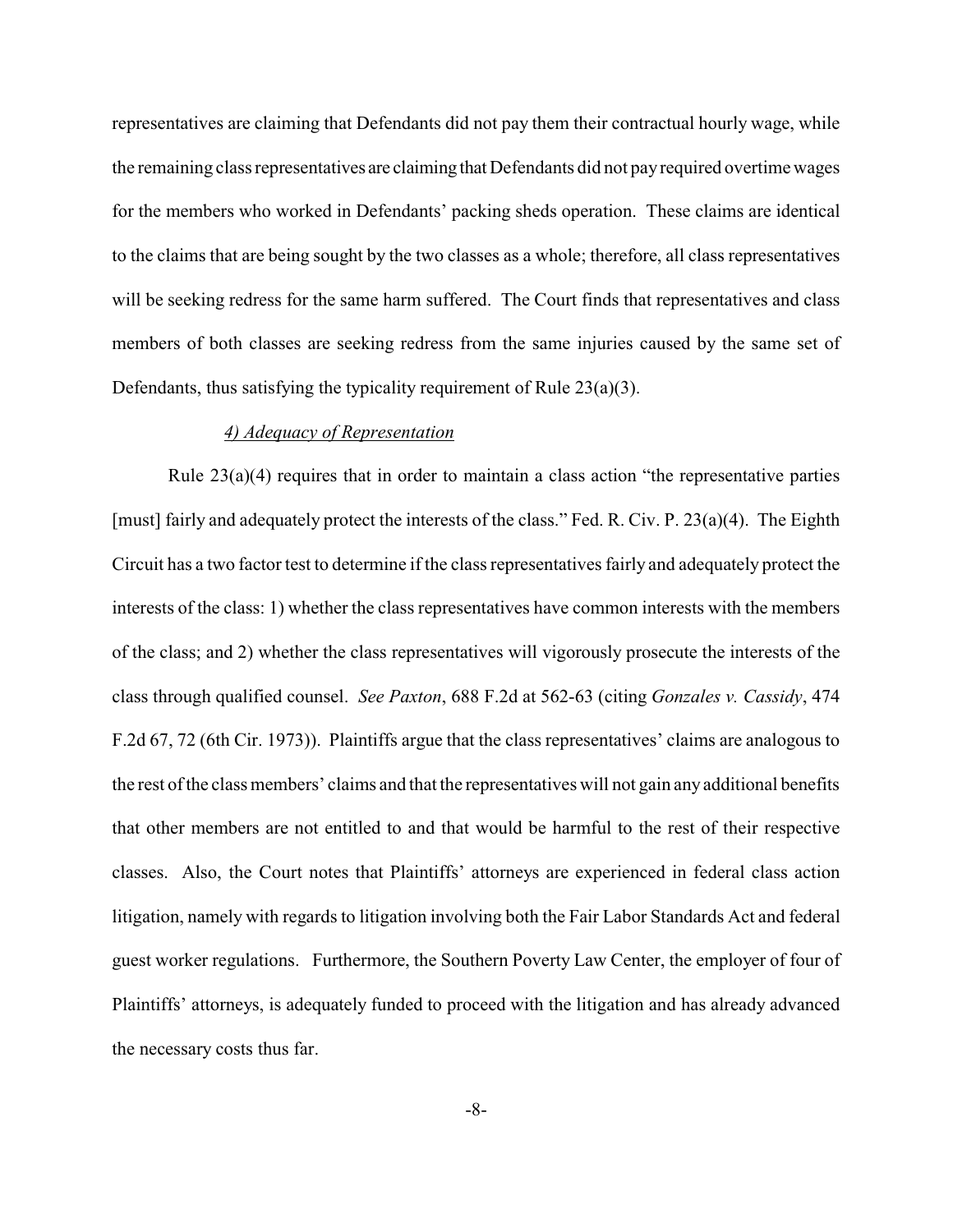Defendants argue that the class representatives have individualized claims and thus are not adequate representatives. Defendants argue that many of the expenses being sought by the representatives are not ones that will be common to the class, and that none of these expenses can be supported by receipts. Furthermore, Defendants argue that most of the representatives hail from the Tabasco region of Mexico, but in fact, most class members will come from the Morelia region of Mexico. The Court is unpersuaded byDefendants' arguments. The class representatives are class members and are alleging the same harm as the rest of the class members. Additionally, even though the representatives are from the Tabasco region of Mexico, Defendants fail to show how this will prejudice the rest of the class members, because there will be members of both classes from Tabasco and Morelia. Also, since the harm suffered by the representatives is the same as the harm suffered by the rest of the class members, the representatives' location is not likely to affect the adequacy of representation since there will be class members from both locations. For these reasons, the Court finds that the class representatives of both classes have common interests with the members of their respective classes and will adequatelyrepresent the class and thus meet the final requirement of Rule  $23(a)$ .

### B. Rule 23(b)

The Court finds that Plaintiffs have met all requirements for class certification under Rule 23(a); however, in addition to meeting all the requirements listed in Rule 23(a), Plaintiffs must satisfy one of the requirements set forth in Rule 23(b). *See Windsor*, 521 U.S. at 614. In this action, Plaintiffs seek certification under Federal Rule of Civil Procedure Rule 23(b)(3). Rule 23(b)(3) allows for certification of a class when common questions of law or fact predominate over individual questions. Fed. R. Civ. P.  $23(b)(3)$ . Also, under Rule  $23(b)(3)$ , the court must find that a class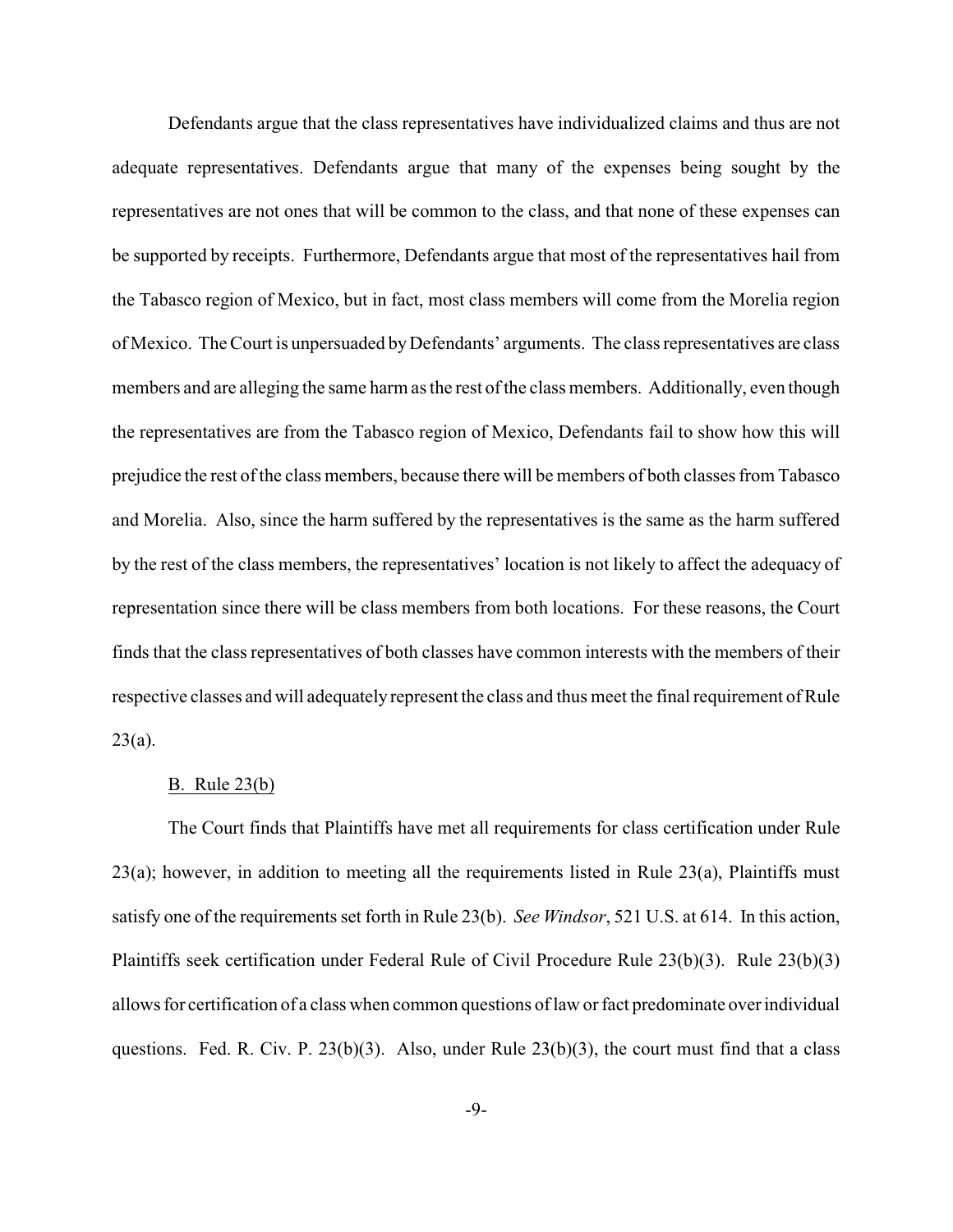action is superior to other available methods, and therefore is a more fair and efficient way of adjudicating the controversy. *See Blades v. Monsanto Co.*, 400 F.3d 562, 569 (8th Cir. 2005); *Hanlon v. Chrysler Corp.*, 150 F.3d 1011, 1023 (9th Cir. 1998); *see generally In re Nassau County Strip Search Cases*, 461 F.3d 219 (2nd Cir. 2006); WRIGHT, ET AL., *supra*, § 1779.

In order to satisfy the first part of Rule  $(23(b)(3))$ , Plaintiffs must show that issues of the class predominate over questions affecting individual members. Courts have held that when common questions represent a significant aspect of the case and can be resolved in a single adjudication, then it should be handled in a class action rather than on an individual basis. *See generally Blades*, 400 F.3d at 569; *In re Wells Fargo Home Mortg. Overtime Pay Litigation*, 571 F.3d 953 (9th Cir. 2009); *Hanlon*, 150 F.3d at 1022; WRIGHT, ET AL., *supra*, § 1778. Plaintiffs argue that they satisfy the predominance test, namely, because they are seeking a remedy for a common legal grievance that is suffered by the entire class. The common claims for all class members relate to Defendants' violation of the standard employment contracts that they had with all class members, and Defendants' unlawful pay practices that were uniform throughout their operation.

Defendants' argument alleges that there is little commonality and typicality between the claims, thus a class action is inappropriate to adjudicate the litigation. Defendants argue that the disparity in dollar amounts, along with the variances in each individual Plaintiff's memory and credibility should preclude class certification. This argument fails. The fact that each class member may be owed a different amount of money or back wages does not defeat class certification under Rule 23(b)(3). *See Haywood v. Barnes*, 109 F.R.D. 568, 583 (E.D. N.C. 1986) (holding that "[t]he fact that the potential amount of damages might varyindividuallywith the number of violations does not preclude class certification where common questions of law and fact as to liability clearly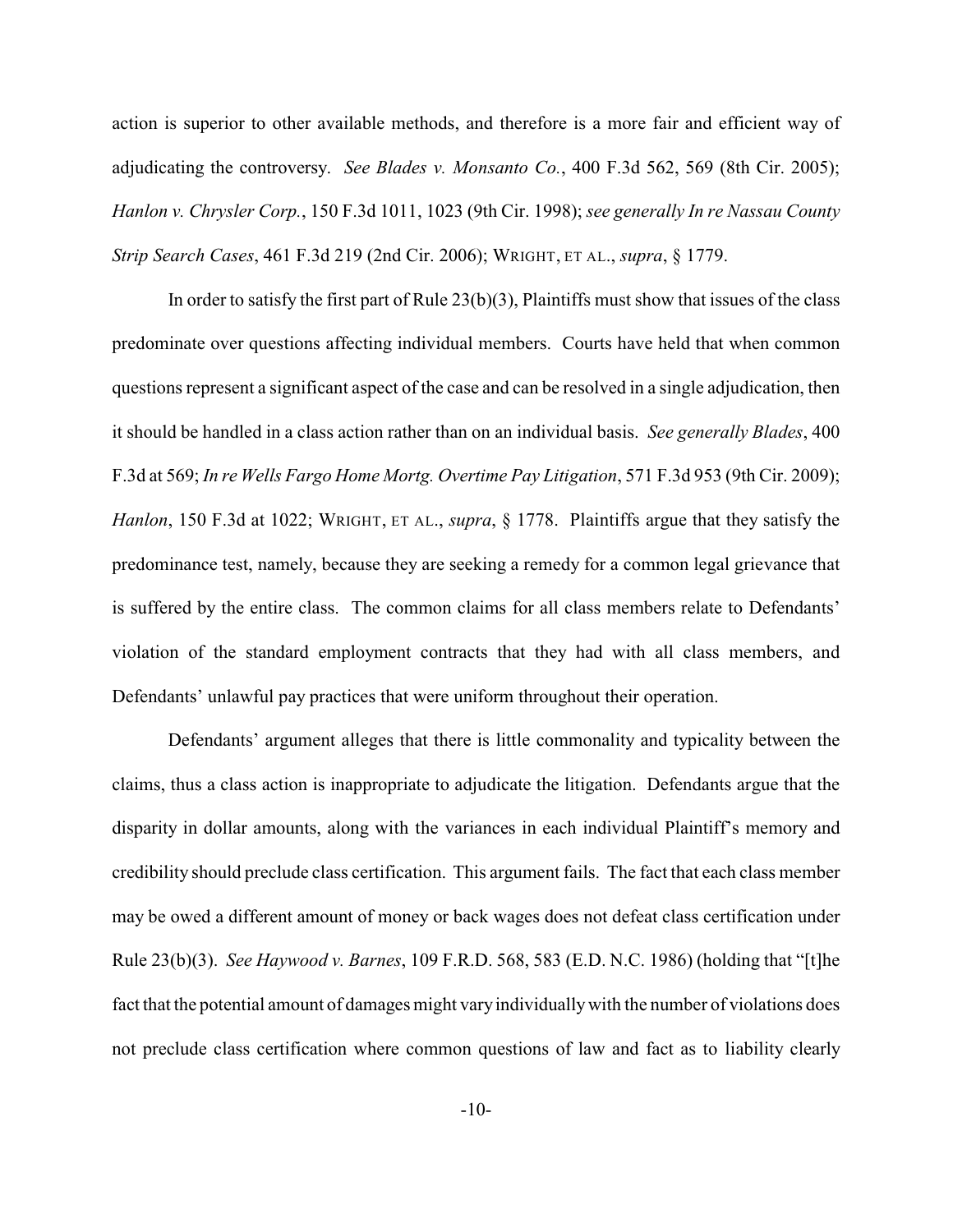predominate.") Furthermore, Defendants' potential liability pertaining to their alleged unlawful pay practices overshadows any individual damage issues. The Court finds that the class representatives and members of both proposed classes have similar questions of law and fact and also have a large number of class members; thus, making a class action preferable over individual actions. Variances in monetary relief is not sufficient enough to preclude class certification. *See id*. Therefore, Plaintiffs have shown that the common questions of fact and law shared by class members will predominate over questions affecting only individual members. *See* Fed. R. Civ. P. 23(b)(3).

The other requirement of Rule 23(b)(3) is that a class action must be superior to other available methods for fair and efficient adjudication of the controversy. Fed. R. Civ. P. Rule  $23(b)(3)$ . Rule  $23(b)(3)$  provides several criteria for the court to use when determining class certification: 1) the class members' interests in individually controlling the prosecution or defense of separate actions; 2) the extent and nature of any litigation concerning the controversy already begun byor against class members; 3) the desirability or undesirabilityof concentrating the litigation of the claims in the particular forum; and 4) the likely difficulties in managing a class action. *See* Fed. R. Civ. P. 23(b)(3)(A)-(D). In this case, there are potentially over 3,000 class members between the two classes. The grievances suffered by Class I and Class II members are common to all members and the proof that will be required in each case is the same for all Plaintiffs. At this point, no Plaintiffs have started litigation against Defendants outside of this class action. Plaintiffs hail from several regions of Mexico and are mostly indigent workers who are not likely able to afford litigation expenses on their own. Since all Plaintiffs share a common grievance against the same Defendants and the sources of proof will be the same for all members, a class action is the